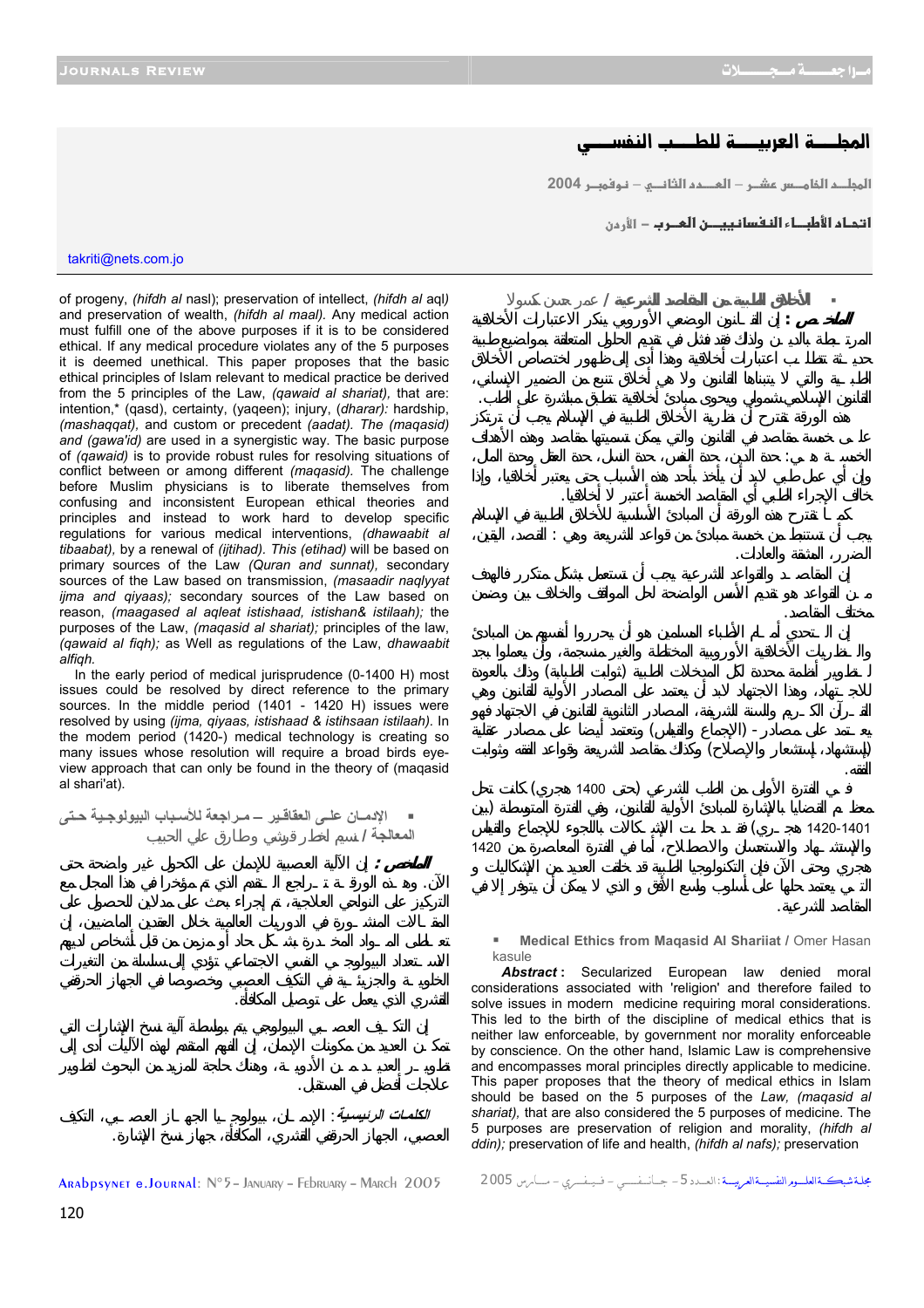$\overline{44}$ 

السجناء المحكومين والذين لم يحولوا إلى قسم النفسية.

ارتكاب الجرم أم .

مدركا لكنه أفعاله.

 $\%80$ 

 **Psychiatry in military courts : influence on verdicts** / Fairouz Farah SAYEGH

لعسـكريين المحوليـن كـان لديهم اضطرابات نفسية. تم الإطلاع على

 *Conclusions***:** Military courts, like other courts, tend to be influenced by psychiatric opinion and decrease the level of punishment for mentally disordered offenders. Moreover, it was noted in this study that even psychiatric referral alone, in the absence of any psychiatric abnormality being round, could be considered a mitigating factor. Another interesting finding was the high rate of psychiatric referrals ordered by military courts for servicemen charged with absconded. They formed 82% of the study sample, while being 26% of the prison population.

■ الوصــف الديمغرافــي و المرضــي للأشــخاص الذيــن راجعــوا **مستشѧفى الطѧب النفسѧي فѧي الكويѧت خѧلال عѧام 2002** / عادل الزايد

 **الملخѧص :** على الرغم من ضخامة أبحاث استقصاء الأمراض النفسية

المستشفى.

الأبحـاث. وهذا البحث الاستقصائي الذي أجري عام 2002 في مستشفى

 **Annual treated psychopathological morbidity. Demographic and diagnostic features findings from Kuwait psychological medicine hospital 2002 /** Adel Alzayed and Adel Sorour

*Conclusion*: Given the rapid evolution of managed care and the changing health care system, it will be critical to continue to examine variations in practice associated with system factors (e.g. setting, health plan) and their relationship to patient outcomes. Psychiatric services in Kuwait are rapidly developing and a continuous survey of the services assures that the best level of care is provided.

 **زواج دون إيلاج : نسخة سعودية /** محمد الصغير  **الملخѧص:** أجريت هذه الدراسة في العيادة النفسية في مستشفى تعليمي إيلاج لدى الأزواج السعوديين ومقارنتها بالدراسات الأخرى. خـلال أربع سنوات تم تقييم 39 حالة زواج دون إيلاج ومقارنتها مع

 **Drug Addiction : From Neurobiology to Treatment /**  Naseem Akhtar Qureshi and Tariq Ali AI-Habeeb

**Abstract :** The neurobiology of drug and alcohol addiction is poorly understood. This paper selectively reviews the recent advances in the neurobiology of addictions with a brief focus on treatment implications.

 A MEDLINE search was conducted for identifying peerreviewed articles published in the international journals over the past two decades. Both acute and chronic intakes of addictive drugs by biopsychosocially vulnerable persons led to a cascade of cellular and molecular neuroadaptations mainly in the mesocorticolimbic system, which mediates reward. The neurobiological adaptations arc brought by the signal transduction mechanisms underlying multiple key components that distinguish drug addictions. Although an advanced understanding into these mechanisms has led to the development of several drugs for the treatment of addiction, there is a further need for research for developing better drugs in the future.

 *Key Words :* drug addiction, neurobiology, neuroadaptation, mesocorticolimbic System, reward, signals transduction system.

**Conclusions**: In summary, drug addiction, caused by geneticenvironmental factors and recently viewed as impaired response inhibition and salience attribution (I-RISA), is coupled with neuroadaptations in orbitofrontal cortex and anterior cingulate gyrus of mesolimbic system. Development of specific drugs, identification of specific genes and mechanisms underlying shortand long-term neuroadaptations, individual vulnerability, and stress related relapses are some of the major future challenges in addiction research.

 **دافѧع غريѧب لإيѧذاء الѧنفس عѧند شخص يعاني من التخلف العقلي –** دراسـة بحثية و عرض لحالـة مرضية /

 **الملخѧص :** الغرض من هذه الورقة هو عرض حالة مرضية فريدة لذكر

مع زوجته كعقاب لها.

جراحي في قضيبه عن طريق الأحليل.

المقررة من قبل المحاكم العسكرية.

 **Self-injury with a strange motive in a mentally retarded male - A literature and case review /** Walid Shuneigat, Nasser Shuriquie, Faiq Shaban and Abdullah Raod

للأعضاء الجنسية والتي وردت في المصادر العالمية المختلفة.

يعـانون مـن الـتخلف العقلي بالإضافة إلى التشخيص التفريقي لذلك. كما

 *Objectives :* To document a *rare* and unique case report of a young mentally subnormal non- psychotic male patient, who presented with self-insertion of a forceps inside his penis. His reported strange motive was to avoid sexual intercourse with his wife as a form of punishment. The etiology and differential diagnosis are reviewed in relation to literature.

ه تأثير وجـود إضـرابات نفسـية لـدى الموقوفيـن فـي السـجن العسكري /  **الملخѧص** : أجريـت هـذه الدراسـة للـتعرف علـى مدى تأثير وجود

37 حالـة ضـابطة من نفس العيادة. لم يتضح فرق بين المجموعتين فيما

Arabpsynet e.Journal : N°5– January – February – March 2005 2005 مــــــارس - فــــيـــفـــــري - جــــانـــــفـــــــــي -5الـعــــدد: شبكـــةالعلــــــومالنفسيــــةالعربيـــــة مجلــة

121